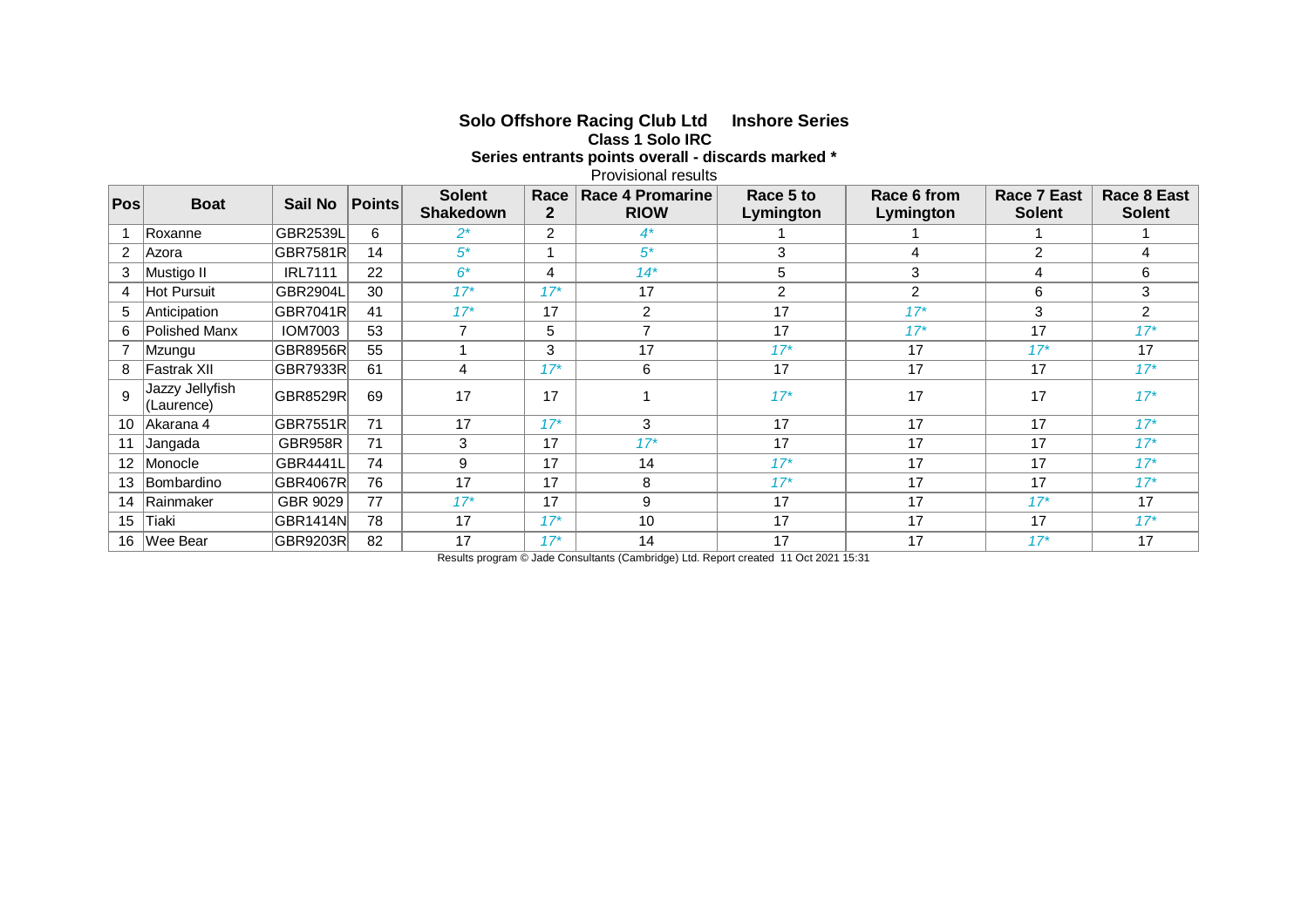## **Solo Offshore Racing Club Ltd Inshore Series Class 2 Solo IRC**

**Series entrants points overall - discards marked \***

Provisional results

| Pos | <b>Boat</b> | <b>Sail No</b>      | <b>Points</b> | <b>Solent</b><br><b>Shakedown</b> | Race<br>$\overline{2}$ | Race 4 Promarine<br><b>RIOW</b> | Race 5 to<br>Lymington | Race 6 from<br>Lymington | <b>Race 7 East</b><br><b>Solent</b> | Race 8 East<br><b>Solent</b> |
|-----|-------------|---------------------|---------------|-----------------------------------|------------------------|---------------------------------|------------------------|--------------------------|-------------------------------------|------------------------------|
|     | Oi Oi       | <b>GBR4367T</b>     | 10            | 2                                 | $\overline{2}$         | $4^*$                           | 2*                     |                          |                                     | 2                            |
| 2   | Dark Horse  | GBR6384T            | 18            |                                   | 13                     | $\overline{2}$                  |                        |                          | $13*$                               | $13*$                        |
| 3   | Pyxis       | <b>GBR5963T</b>     | 21            | 13                                | $13*$                  | $13*$                           | 3                      | 3                        |                                     |                              |
| 4   | Magewind    | <b>GBR</b><br>8485T | 31            | 5                                 | 5                      | $13*$                           | 4                      | 4                        | 13                                  | $13*$                        |
| 5   | Virago      | GBR1396T            | 32            | 4                                 |                        |                                 | $13*$                  | 13                       | 13                                  | $13*$                        |
| 6   | Kit Off     | <b>GBR2552R</b>     | 46            | 3                                 | 4                      | $13^*$                          | $13*$                  | 13                       | 13                                  | 13                           |
|     | Felix       | <b>GBR4350L</b>     | 47            | 13                                | 3                      | 5                               | $13*$                  | $13*$                    | 13                                  | 13                           |
| 8   | _'Adventure | GBR4669L            | 55            | 13                                | 13                     | 3                               | $13*$                  | 13                       | $13*$                               | 13                           |
| 9   | Moonwolf    | <b>GBR9478R</b>     | 60            | 13                                | 13                     | 8                               | 13                     | $13*$                    | $13*$                               | 13                           |
| 9   | Scarab      | <b>GBR2737R</b>     | 60            | 13                                | 13                     | 8                               | $13*$                  | 13                       | $13*$                               | 13                           |
| 11  | Meow        | CO <sub>1</sub>     | 60            | 8                                 | 13                     | 13                              | $13*$                  | 13                       | 13                                  | $13^*$                       |
| 11  | Moonshadow  | GBR973R             | 60            | 8                                 | 13                     | 13                              | 13                     | $13*$                    | $13*$                               | 13                           |

Results program © Jade Consultants (Cambridge) Ltd. Report created 11 Oct 2021 15:31

**Solo Offshore Racing Club Ltd Inshore Series**

## **Class 3 Solo (not IRC rated) Series entrants points overall - discards marked \*** Provisional results

| Pos | <b>Boat</b>        |  |  |  | Sail No   Points Race 7 East Solent Race 8 East Solent |  |  |  |  |  |  |  |
|-----|--------------------|--|--|--|--------------------------------------------------------|--|--|--|--|--|--|--|
|     | Salamander GBR4501 |  |  |  |                                                        |  |  |  |  |  |  |  |

Results program © Jade Consultants (Cambridge) Ltd. Report created 11 Oct 2021 15:31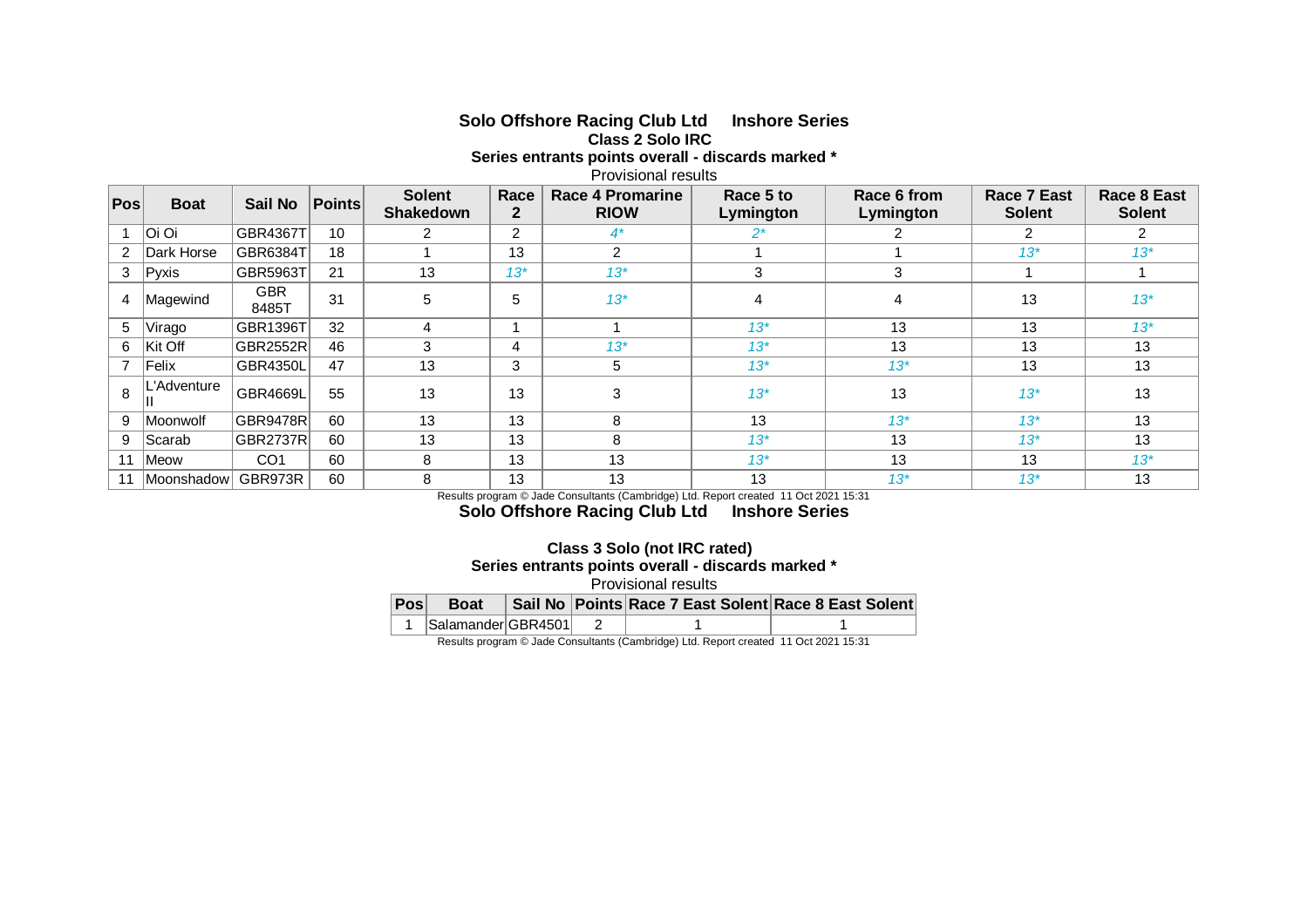| Series entrants points overall - discards marked *<br><b>Provisional results</b> |                               |                     |               |                                   |                        |                                        |                         |                          |                              |                              |
|----------------------------------------------------------------------------------|-------------------------------|---------------------|---------------|-----------------------------------|------------------------|----------------------------------------|-------------------------|--------------------------|------------------------------|------------------------------|
| Pos                                                                              | <b>Boat</b>                   | <b>Sail No</b>      | <b>Points</b> | <b>Solent</b><br><b>Shakedown</b> | Race<br>$\overline{2}$ | <b>Race 4 Promarine</b><br><b>RIOW</b> | Race 5 to<br>Lymington  | Race 6 from<br>Lymington | Race 7 East<br><b>Solent</b> | Race 8 East<br><b>Solent</b> |
| $\mathbf{1}$                                                                     | Roxanne                       | <b>GBR2539L</b>     | 12            | $6*$                              | 4                      | $7^*$                                  | 3                       | $\overline{2}$           | $\overline{2}$               |                              |
| $\overline{2}$                                                                   | Oi Oi                         | <b>GBR4367T</b>     | 14            | $\overline{2}$                    | 3                      | $8*$                                   | $\overline{2}$          | $\overline{4}$           | 3                            | $6*$                         |
| 3                                                                                | Azora                         | <b>GBR7581R</b>     | 26            | $\overline{g^*}$                  | $\overline{c}$         | $\overline{g^*}$                       | $\overline{7}$          | 8                        | 4                            | 5                            |
| 4                                                                                | Dark Horse                    | GBR6384T            | 34            | $\mathbf{1}$                      | 29                     | $\overline{a}$                         | $\mathbf{1}$            |                          | $29*$                        | $29*$                        |
| 5                                                                                | Mustigo II                    | <b>IRL7111</b>      | 39            | $11*$                             | 9                      | $21*$                                  | $\boldsymbol{9}$        | $\overline{7}$           | 6                            | 8                            |
| 6                                                                                | Pyxis                         | GBR5963T            | 42            | 29                                | $29*$                  | $29*$                                  | $\overline{\mathbf{4}}$ | 5                        | $\mathbf{1}$                 | 3                            |
| $\overline{7}$                                                                   | Hot Pursuit                   | <b>GBR2904L</b>     | 50            | 29                                | $29*$                  | $29*$                                  | 6                       | 3                        | 8                            | $\overline{4}$               |
| 8                                                                                | Magewind                      | <b>GBR</b><br>8485T | 58            | 10                                | 8                      | 29                                     | $\mathbf 5$             | 6                        | $29*$                        | $29*$                        |
| 9                                                                                | Virago                        | GBR1396T            | 64            | 4                                 | $\mathbf{1}$           | $\mathbf{1}$                           | $29*$                   | $29*$                    | 29                           | 29                           |
| 10                                                                               | Anticipation                  | <b>GBR7041R</b>     | 70            | 29                                | $29*$                  | 5                                      | $29*$                   | 29                       | 5                            | $\overline{2}$               |
| 11                                                                               | Polished Manx                 | <b>IOM7003</b>      | 91            | 12                                | 10                     | 11                                     | $29*$                   | 29                       | 29                           | $29*$                        |
| 12                                                                               | Kit Off                       | <b>GBR2552R</b>     | 97            | $\mathbf{3}$                      | $\overline{7}$         | $29*$                                  | 29                      | $29*$                    | 29                           | 29                           |
| 13                                                                               | Mzungu                        | <b>GBR8956R</b>     | 97            | 5                                 | $\sqrt{5}$             | 29                                     | $29*$                   | 29                       | 29                           | $29*$                        |
| 14                                                                               | Felix                         | <b>GBR4350L</b>     | 105           | 29                                | 6                      | 12                                     | $29*$                   | 29                       | 29                           | $29*$                        |
| 15                                                                               | Fastrak XII                   | GBR7933R            | 105           | 8                                 | 29                     | 10                                     | 29                      | $29*$                    | $29*$                        | 29                           |
| 16                                                                               | Jazzy Jellyfish<br>(Laurence) | GBR8529R            | 119           | $29*$                             | 29                     | 3                                      | $29*$                   | 29                       | 29                           | 29                           |
| 17                                                                               | L'Adventure II                | GBR4669L            | 120           | 29                                | 29                     | 4                                      | $29*$                   | 29                       | $29*$                        | 29                           |
| 18                                                                               | Akarana 4                     | GBR7551R            | 122           | 29                                | $29*$                  | 6                                      | $29*$                   | 29                       | 29                           | 29                           |
| 19                                                                               | Jangada                       | <b>GBR958R</b>      | 123           | $\overline{7}$                    | 29                     | $29*$                                  | $29*$                   | 29                       | 29                           | 29                           |
| 20                                                                               | Monocle                       | GBR4441L            | 124           | 16                                | $29*$                  | 21                                     | 29                      | $29*$                    | 29                           | 29                           |
| 21                                                                               | Bombardino                    | <b>GBR4067R</b>     | 129           | 29                                | 29                     | 13                                     | $29*$                   | 29                       | $29*$                        | 29                           |
| 22                                                                               | Rainmaker                     | GBR 9029            | 130           | $29*$                             | $29*$                  | 14                                     | 29                      | 29                       | 29                           | 29                           |
| 23                                                                               | Tiaki                         | GBR1414N            | 131           | 29                                | 29                     | 15                                     | $29*$                   | 29                       | 29                           | $29*$                        |
| 24                                                                               | Meow                          | CO <sub>1</sub>     | 132           | 16                                | 29                     | $29*$                                  | 29                      | $29*$                    | 29                           | 29                           |
| 24                                                                               | Moonshadow                    | GBR973R             | 132           | 16                                | 29                     | $29*$                                  | $29*$                   | 29                       | 29                           | 29                           |
| 26                                                                               | Wee Bear                      | <b>GBR9203R</b>     | 137           | 29                                | 29                     | 21                                     | $29*$                   | 29                       | 29                           | $29*$                        |
| 27                                                                               | Moonwolf                      | <b>GBR9478R</b>     | 137           | 29                                | 29                     | 21                                     | 29                      | $29*$                    | $29*$                        | 29                           |
| 27                                                                               | Scarab                        | GBR2737R            | 137           | $29*$                             | 29                     | 21                                     | 29                      | 29                       | $29*$                        | 29                           |

**Solo Offshore Racing Club Ltd Inshore Series Solo IRC Overall**